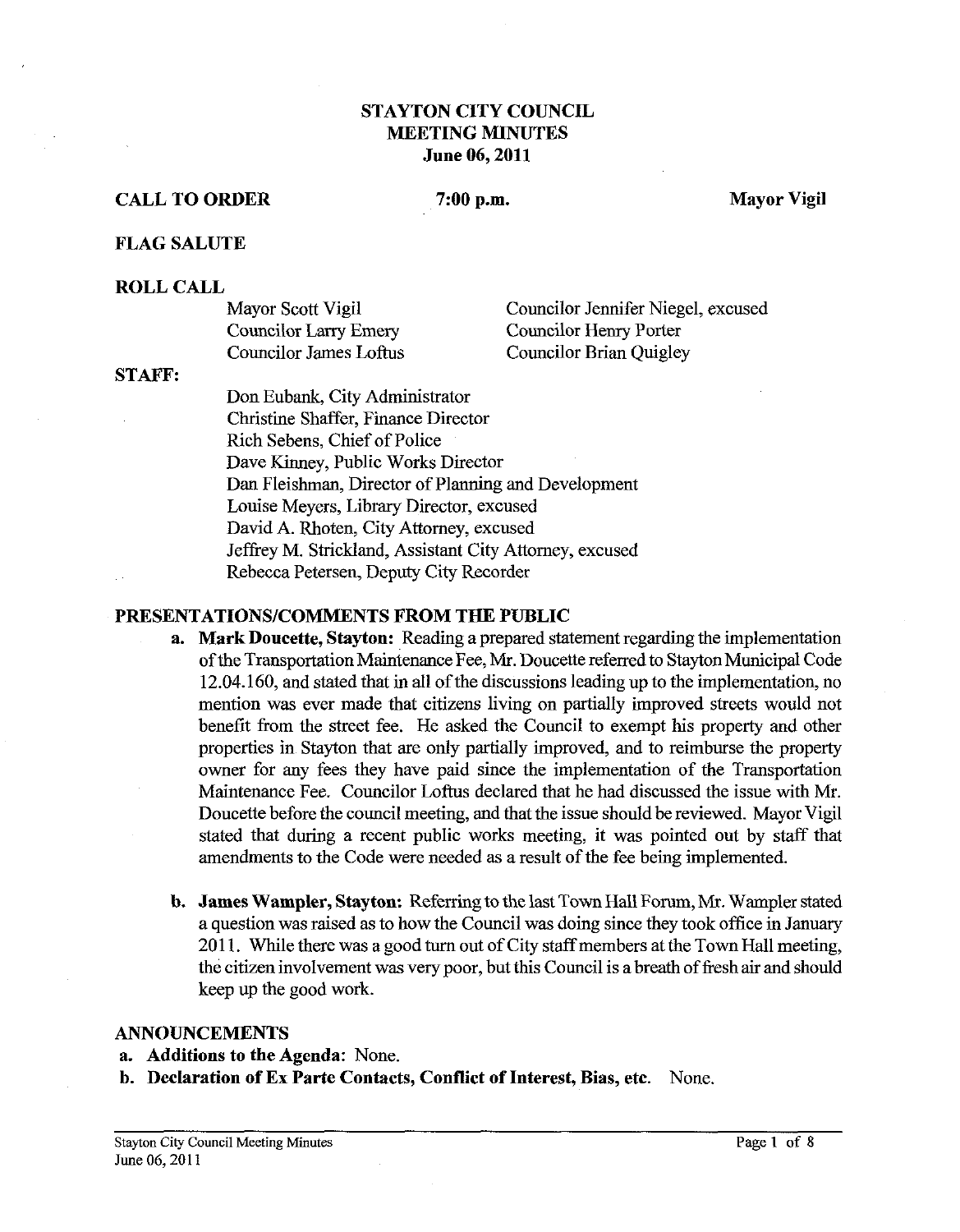## CONSENT AGENDA

- a. City Council Meeting Minutes of May 16,2011
- b. NorthWest Senior & Disability Services (NWSDS) Meal Site Agreement Renewal
- c. CCRLS Amendment

# d. **HRA** VEBA Plan Resolution No. 873

Councilor Quigley pulled item b. of the consent agenda

Motion: From Councilor Emery, seconded by Councilor Porter, to approve items **a,** c & d of the Consent Agenda as presented. Motion Passed: 4:O.

Referring to the NWSDS meal site agreement, Councilor Quigley asked for clarification of the number of lockers being used by the seniors and the dollar amount they were being charged. Ms. Shaffer clarified the numbers and stated the agreement would be revised to reflect the changes.

Motion: From Councilor Loftus, seconded by Councilor Quigley, to adopt the NWSDS meal site agreement as amended. Motion Passed: **4:O.** 

## PUBLIC HEARINGS

## Supplemental Budget for 2010 - 2011 FY

- a. Commencement of Public Hearing: Mayor Vigil opened the public hearing at 7:10 pm and read the opening statement.
- b. Staff Report: Ms. Shaffer reviewed the staff report included in the packet materials.
- c. Proponents' Testimony: None
- d. Opponents' Testimony: None.
- e. General Testimony: None.
- f. Questions from Public: None.
- g. Questions from Council: None.
- h. Staff Summary: Ms. Shaffer thanked the council for approving the supplemental budget.
- i. Close of Hearing: Mayor Vigil closed the public hearing at 7:15 pm.

## City of Stayton 2011 - 2012 Budget

a. Commencement of Public Hearing: Mayor Vigil opened the public hearing at 7:15 pm and read the opening statement.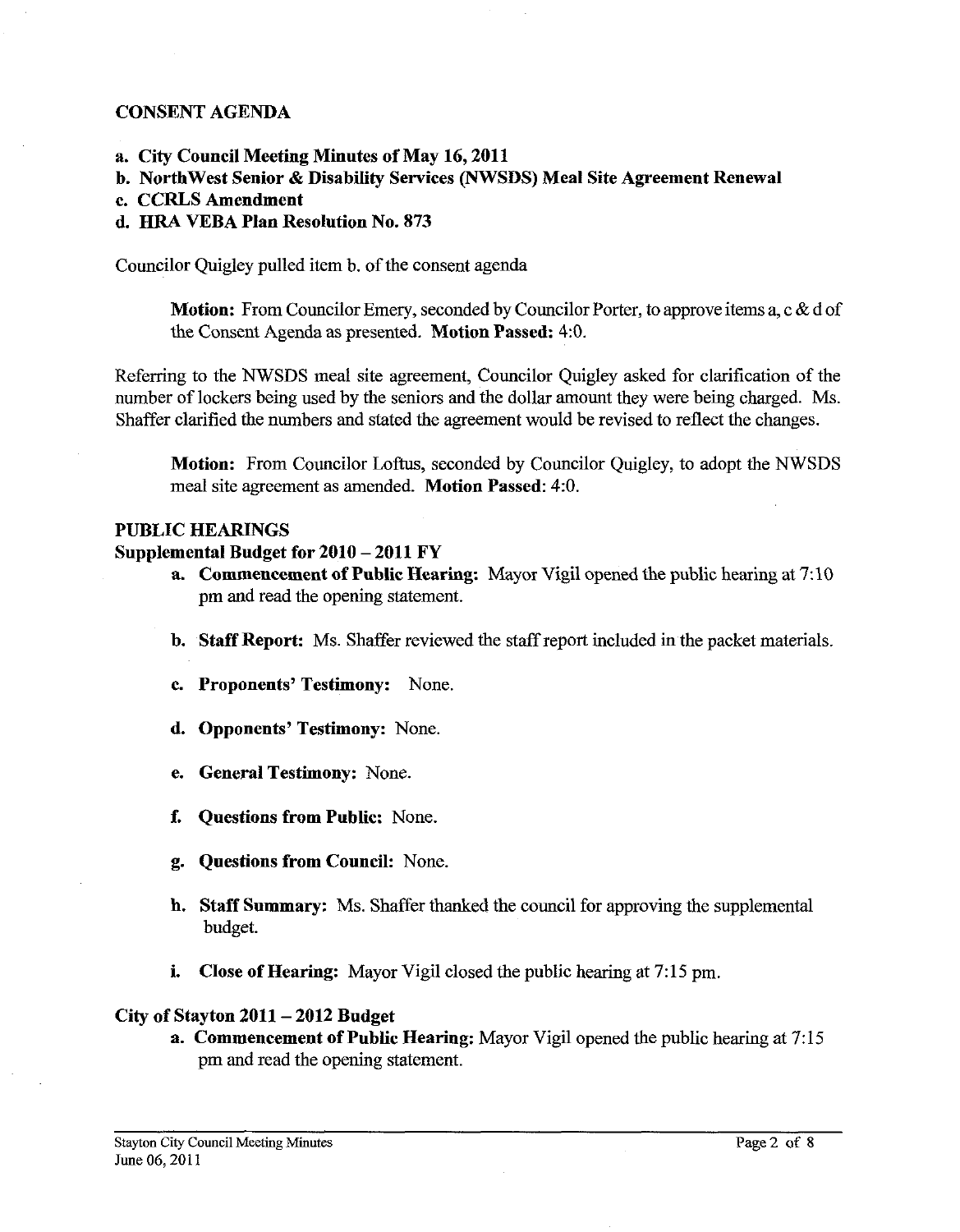- **b. Staff Report:** Ms. Shaffer reviewed the staff report included in the packet materials.
- **c. Proponents' Testimony:** None.
- **d. Opponents' Testimony:** None.
- **e. General Testimony:** None.
- **f. Questions from Public:** None.
- **g. Questions from Council:** None.
- **h. Staff Summary:** Ms. Shaffer stated the fmal adoption of the 201 1-2012 Budget would be a subsequent action item on the agenda.
- **i. Close of Hearing:** Mayor Vigil closed the public hearing at 7:20 pm.

## **UNFINISHED BUSINESS** - None.

#### **NEW BUSINESS**

## **Ordinance No. 936 Prohibiting the Use of Tobacco Products in City Parks**

- **a. Staff Report: Mr.** Kinney reviewed the staff memorandum included in the packet materials.
- **b. Council Deliberation:** Mayor Vigil asked if tobacco related products include the patches, nicorette type gum, etc. Mr. Kinney answered no. Councilor Loftus asked if the community center parking lot would be included as property in the city parks. Mr. Kinney answered in the affirmative and stated the property in the community center complex would include the park, the pool, and city property east to First Avenue. Councilors Emery and Porter stated they were in favor of keeping smoking out of the parks.

## **c. Council Decision:**

**Motion:** From Councilor Emery, seconded by Councilor Porter, to approve Ordinance 936 as Written.

**Discussion:** Councilor Loftus stated in his opinion the city is infringing on citizens' personal rights, and that the ordinance is the first step on a very dangerous slope with only a vocal minority in favor of it. Councilor Quigley expressed his objection to the ordinance and asked how a sportsman fishing at Riverfront Park who chooses to dip, is hurting anyone other than himself. Doesn't the City have another law in place already that bans smoking in public places? Mayor Vigil stated he too had the same concerns, but that the ordinance was written because someone didn't like their family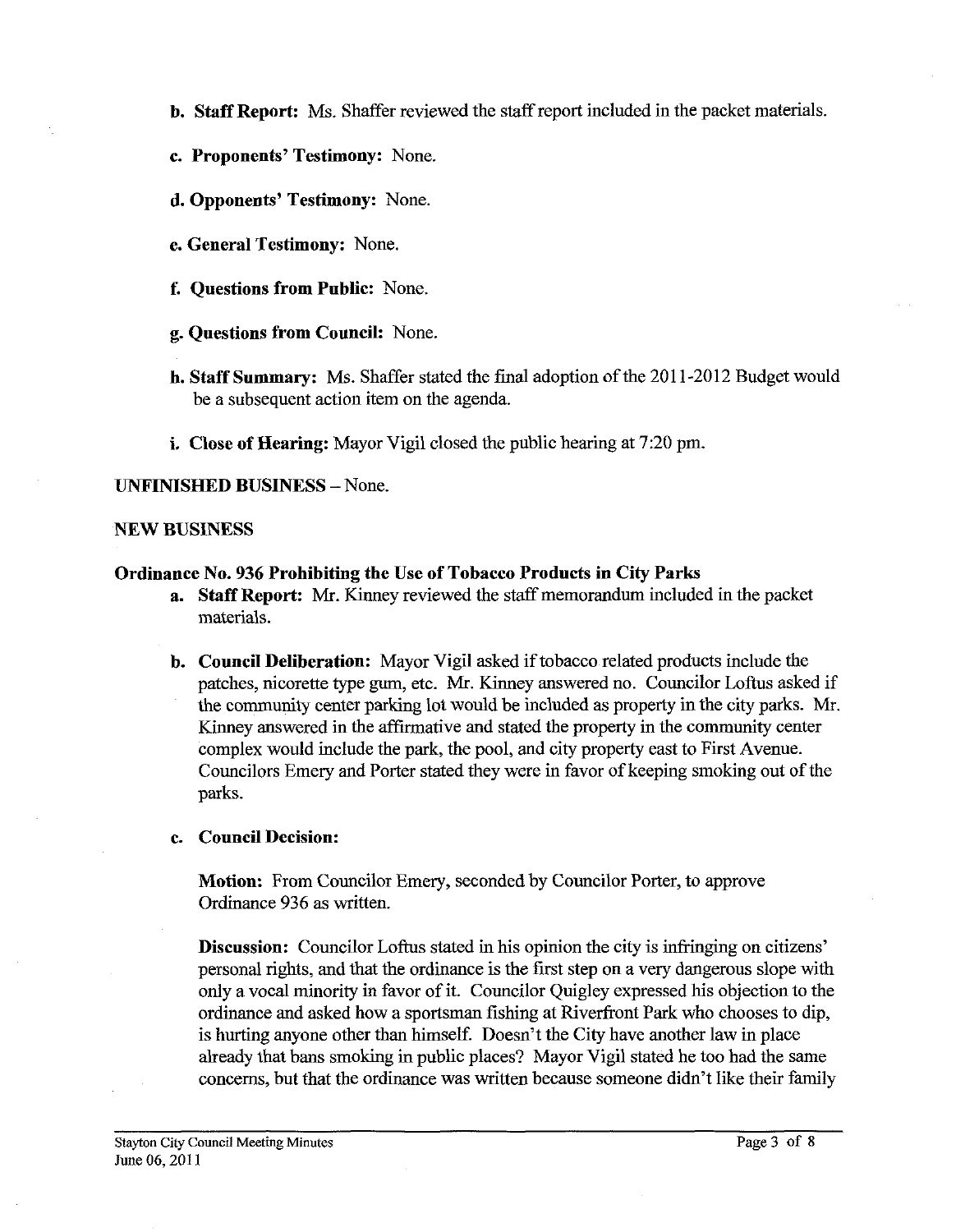barbeque being interrupted by irresponsible smokers. Ten years from now smoking will probably be banned in most places.

**Motion Passed:** Emery & Porter (yes), Loftus & Quigley (no). Mayor Vigil broke the tie and voted in favor of the proposal. Mayor Vigil stated since the vote was not unanimous; the second approval would take place at the June  $20<sup>th</sup>$  council meeting.

## **Resolution No. 875, Adopting a Supplemental Budget for the 2010-11 Fiscal Year**

- **a. Staff Report:** Ms. Shaffer reviewed the staff memorandum included in the packet materials. The combination of the Santiam Memorial Hospital expansion permits, and the WWTP permits, caused the over expenditures in the Trust Fund. Because the budget adjustment required exceeded the 10% a fund could be adjusted by the City Council, a public hearing and adoption of a Supplemental Budget was required by state law.
- **b. Council Deliberation:** None.
- **c. Council Decision:**

**Motion:** From Councilor Emery, seconded by Councilor Porter, to adopt Resolution No. 875 approving the supplemental budget for 2010-2011 fiscal year. **Motion passed:** 4:O.

# **Resolution No. 874 Adopting the FY 2011-2012 City Budget, Making Appropriations and Levying Property Taxes for the Fiscal Year**

- **a. Staff Report:** Ms. Shaffer reviewed the staff memorandum included in the packet materials adopting the City Budget for Fiscal Year 2011-2012, including the levying of the City's established permanent tax rate of \$3.328/\$1,000 of assessed value and a local option property tax in the fixed dollar amount of \$300,000 as approved by Stayton voters on May 20,2008. The total City Budget is \$28,138,969, and the General Fund Budget is \$3,595,320.
- **b. Council Deliberation:** None.

## **c. Council Decision:**

**Motion:** From Councilor Porter, seconded by Councilor Emery, to approve resolution No. 874 adopting the FY 201 1-2012 City Budget, making appropriations and levying taxes for the next fiscal year.

**Motion passed:** 3: 0 Emery, Porter & Quigley. Councilor Loftus stated he was present. Mayor Vigil asked if that was a yes vote, and Councilor Loftus stated it was a present. Mayor Vigil stated it should be either a yes or a no. Councilor Loftus stated his vote was present. Mayor Vigil asked Councilor Loftus if he was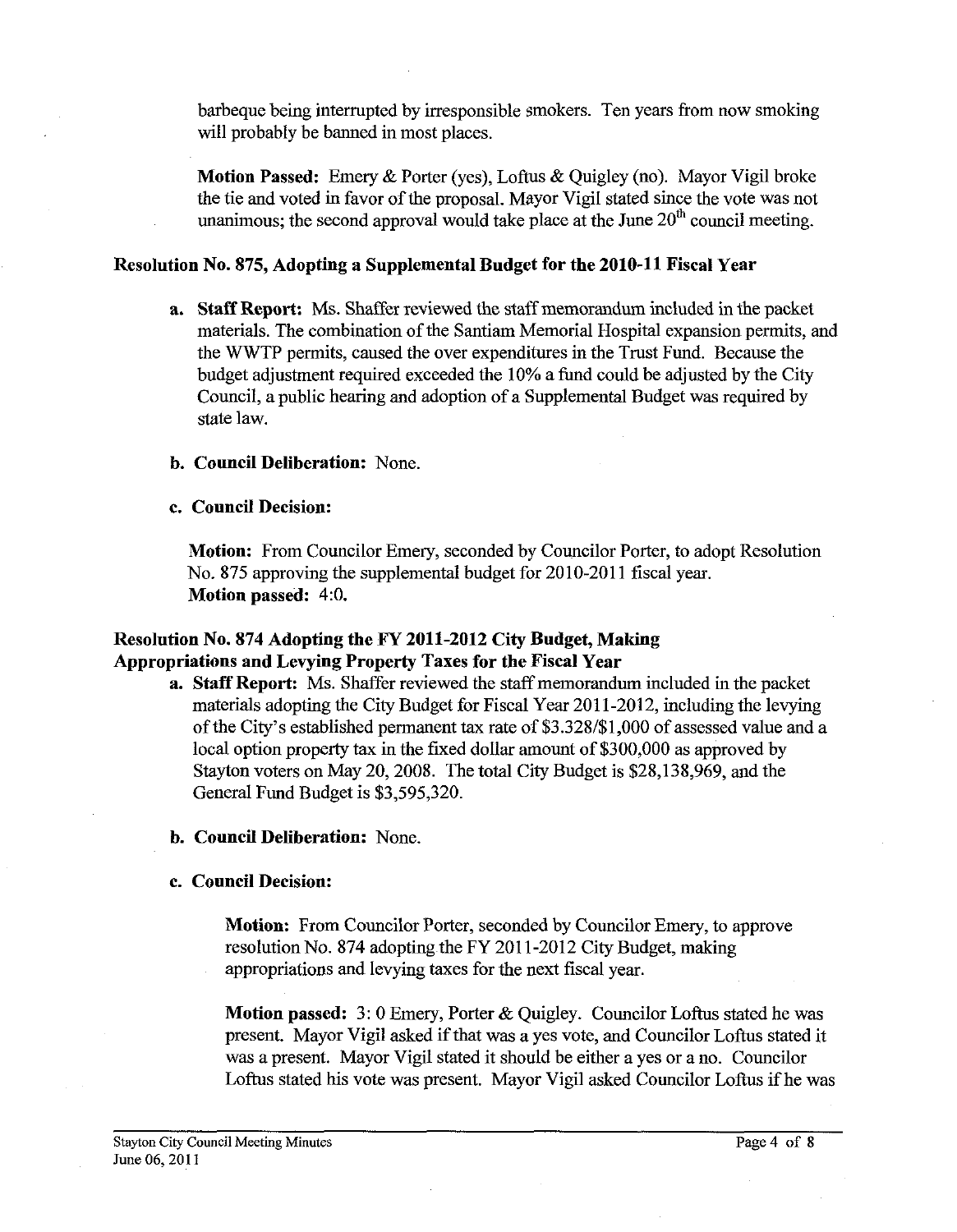abstaining. Councilor Loftus stated his vote was that he was present in the chamber. Mayor Vigil stated the vote passed 3:0, and that he did not know what to say to the other.

## **STAFF/COMMISSION REPORTS**

## **Chief of Police -Rich Sebens**

**a. U. S. Dept. of Justice Cops Grant:** Chief Sebens reviewed the staff memorandum included in the packet materials. If the grant is accepted the city would use the position as a School Resource Officer. The city had a School Resource Officer from the 1980's until 2003 and found the position to be invaluable, but due to a lack of funds by the district, the position had to be eliminated. In recent discussions with the school district they are very interested in re-implementing the program.

Councilor Quigley asked how many positions 246 million dollars would cover. Chief Sebens stated the amount is nation wide and a jurisdiction of Stayton's size may apply for only one position. Councilor Porter stated that his daughter is a school Resource Officer in another state, and that she will be visiting this summer and would be happy to make a presentation to the council.

**b. Mr.** Kinney gave an update of Public Works projects taking place on High Street and N. First Avenue.

## **PRESENTATIONSICOMMENTS FROM THE PUBLIC**

**a. Mark Doucette: Mr.** Doucette read a prepared statement regarding a comment Mayor Vigil made at the last town hall meeting and it being inappropriate. Mayor Vigil stated he would not make that type of comment in the future.

## **BUSINESS FROM THE CITY ADMINISTRATOR**

**a. Mr.** Eubank reminded the Council and the public of a Community Leaders meeting on June  $10^{\text{th}}$ 

## **BUSINESS FROM THE MAYOR - None.**

# **BUSINESS FROM THE COUNCIL**

**a. Wampler Property:** Councilor Loftus asked for an explanation of how the bridge ended up in its current location with no access agreement in place. Mayor Vigil stated his recollection was that there were several things that needed to fall into place. The City had an agreement with the Wamplers that the City would have access, but then there became an issue that the City did not have access and they needed access, then the Council directed staff that without a doubt no matter what development issues occurred with the property the City needed to have access, then there were issues with Santiam Water Control District regarding where the bridge could or could not be located. Over the last five years there have been several back and forth issues with the property. City staff thought it would be in the best interest of the citizens of Stayton that without a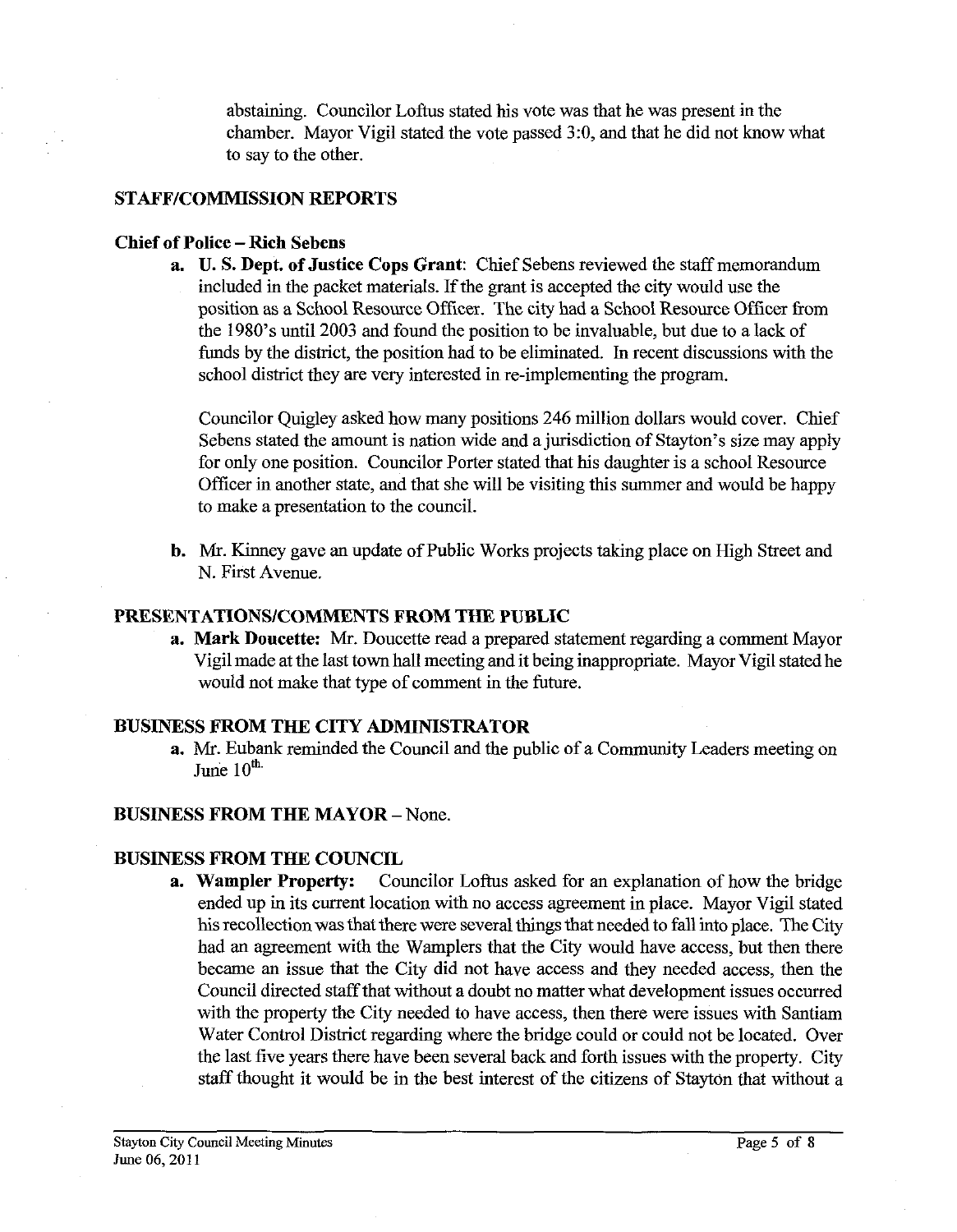doubt they would have access to the bridge forever, and by purchasing the property that would be accomplished. Councilor Loftus stated his recollection was that a discussion took place with the Wamplers when they came before the council with their Planned Unit Development, and a number of discussions were raised regarding a parking area, access between two lots as well as access around the back along the ditch area. Councilor Loftus stated his understanding of how most exaction processes work is that we have on our master plan showing a trail system along that ditch, and the Wamplers knew it was there they knew the City was going to put it there, and as those lots are developed those deed restrictions go into play just like you have a sidewalk, that trail system is part of our Comprehensive Plan. Councilor Loftus asked where the City got the money to buy the lot and what budget was used. Ms. Shaffer stated the funds were from the Parks SDC Funds as it is an expansion of the parks system. Councilor Loftus asked why is the City paying the Wampler's , and why wasn't this taken care of during the process of the application. Ms. Shaffer stated an Executive Session was held and direction was given by the City Council to purchase the lot, not just access or an easement. Councilor Loftus stated he was not aware from that meeting that the City would loose part of their trail system. Ms. Shaffer stated at the time of the Executive Session staff was not aware that that decision, it just came up at the Planning Commission meeting. Councilor Loftus stated there was a side agreement that was made with the Wampler's as part of an inducement to have them lower the price for the lot.

Mr. Fleishman addressed the relationship between the time frame and of the City's purchase of the property, vs. waiting for the development to occur. Mr. Fleishman stated that at the time the decision was made to purchase the property the city did not know when the development was going to appear before the Planning Commission, then the dedication of land to the city that would be associated with the exactions of property would not take place until the plat is recorded, and that doesn't happen until after the streets and the utilities are put in. It will take at least one to one and a half years until land is dedicated to the city in association with that development. Without the purchase of the property or some other type of agreement with the property owner, there would not be public access to the north side of the bridge until the time the plat is recorded, and there was a great deal of uncertainty as to if and when that would happen. Mr. Fleishman stated that is part of why the decision was made to make the agreement with the Wamplers to purchase a portion of the property to get access from Florence Street to the bridge. There was not any agreement made that involved any of the decision makers about the trail, no decision has been made by anyone regarding the trail or the dedication of land along the canal. Mr Fleishman continued to explain that in September 2009 the Wamplers came to the City Council, after receiving preliminary approval from the Planning Commission, and received direction as to how the open space in the development was going to be owned. The Code says it is the sole discretion of the Council as to whether the land will be dedicated to the City or retained by a home owners association, or deeded to some type of non-profit organization for land preservation. At the time, the Council made a decision about certain tracts of land. In the past six weeks the applicant has come forward, two planning commission public hearings were held and the applicant decided to do something different than what they had decided a year and a half ago. In order for anything other than what the Council decided to take place, has to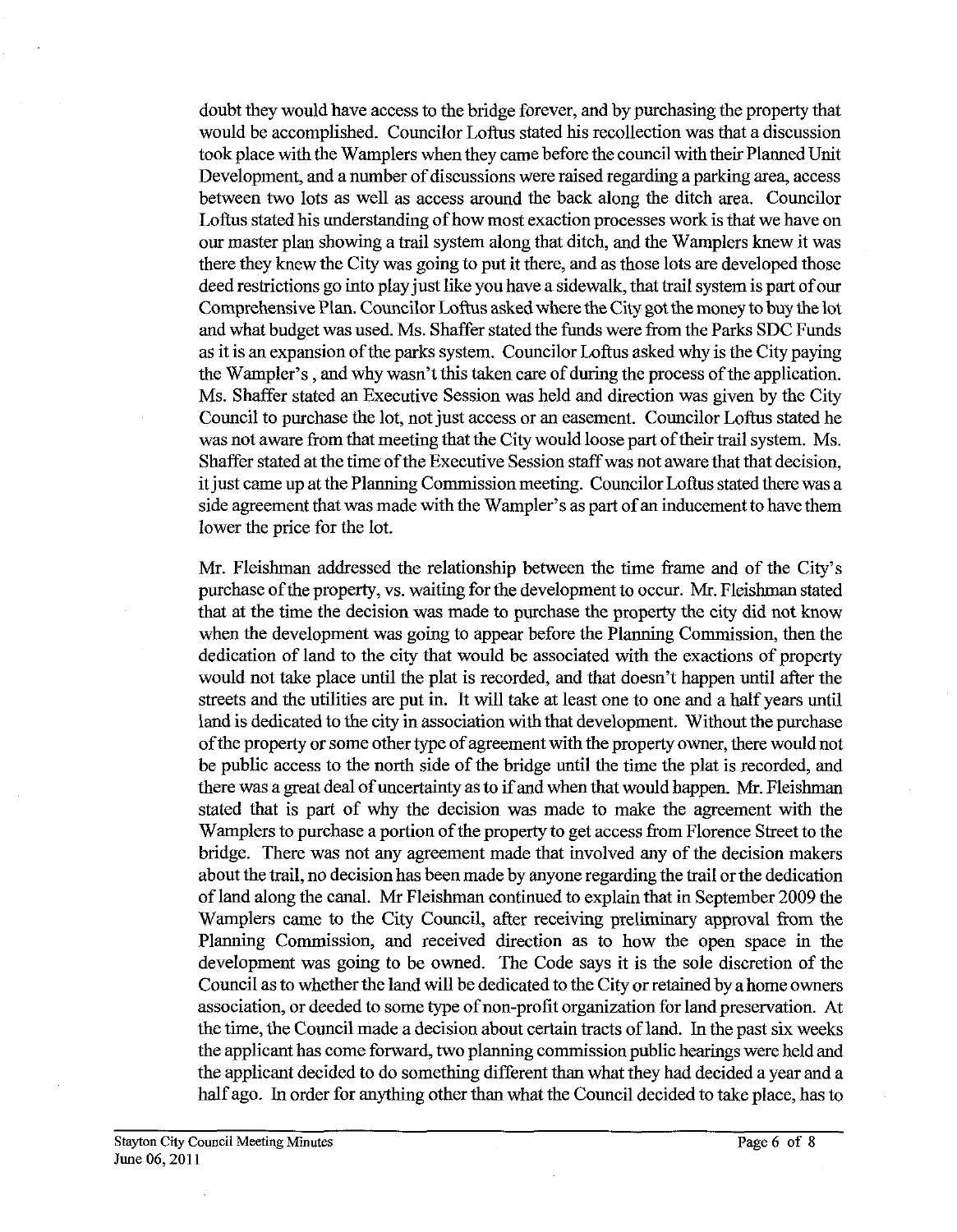come back to the Council because the Council has that sole discretion. No decisions have been made as to what is or is not going to happen with the property until it comes before the Council.

Councilor Porter asked staff for a time line of historical events leading up to the present for the property. Councilor Loftus asked if the deed the City would be awarded would be a fee simple deed; Mr. Kinney answered in the affirmative. And will the deed have a recording that the Wamplers are aware that the trail system abuts to, is adjacent to, passes through over or under, their adjacent properties for future access for trail systems to the bridge asked Councilor Loftus. Mr. Kinney stated the purchase of the lot is for a single piece of property which is different from any remaining development activity on the balance of the six acres they own. Councilor Loftus stated if the City is trying to eliminate concems about future access wouldn't it be a good idea to have it recorded as part of the deed? Mr. Kinney stated the trail is part of the land use action which is separate from the City acquisition of a parcel, and the City does not have ownership of the parcel that would have any deed restriction relating to a trail, the City is just purchasing the piece that goes from the edge of the bridge to Florence Street.

Councilor Emery asked Councilor Loftus if he was wanting a trail through private property but wants it to be okay to smoke in the park. Councilor Loftus stated the Wamplers have provided a plan and the existing Master Parks Plan already cuts through the private property, he was just trying to make sure the City is being consistent with the plan because if the City is not they need to notify the citizens who have been aggressively trying to get the trail system put together, and for them to have the opportunity to tell the City how they feel about losing something and keeping them informed. It's not a matter of taking their property, they volunteered to give it up when they applied for a PUD. Councilor Loftus stated that he does not consider it voluntary because he considers it an exaction. Councilor Emery stated he just didn't agree with putting a trail across private property. Mayor Vigil stated he wanted to clarify that they were discussing two different issues, one issue is the city buying property to get access to Florence Street and the other is the Wamplers Master PUD which the Council will be soon discussing.

Mr. Fleishman explained that the Planning Commission recently reviewed the development and asked staff to prepare and order for their next meeting. Mr. Fleishman cautioned Council members to not get into a quasi-judicial discussion regarding the development and they might be hearing the case.

- **b. Santiam Region Advisory Council (SRA) Meeting:** Councilor Emery stated he would be attending an SRA meeting within the week, and if any of the Council members had concems regarding the C.A.R.T.S. bus system to let him know before the meeting.
- **c. Town Hall Meetings:** Referring to the Town Hall meetings, Councilor Quigley asked if the City should continue holding the meetings with such a poor turn out. Councilor Loftus suggested holding the Town Hall meetings on National Night out with a barbeque in the parks for a better turn out. Mayor Vigil stated he would like to continue having the meetings as it's a good venue to do some brain storming of ideas, with having only three